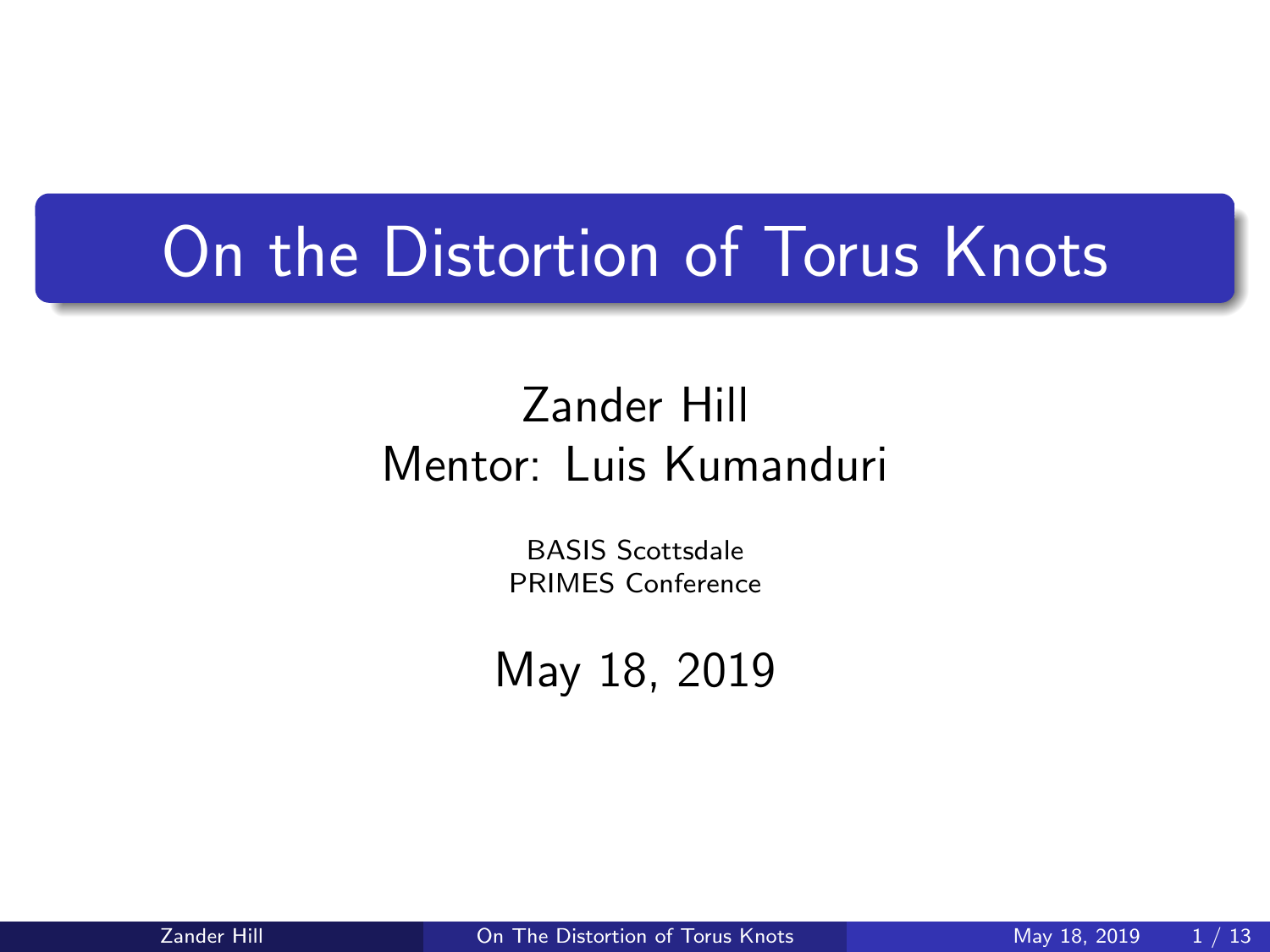# The Torus

- The torus is an object in 3 dimensions which has a donut shape.
- It can also be thought of as a square with the left/right edges and top/bottom edges connected.

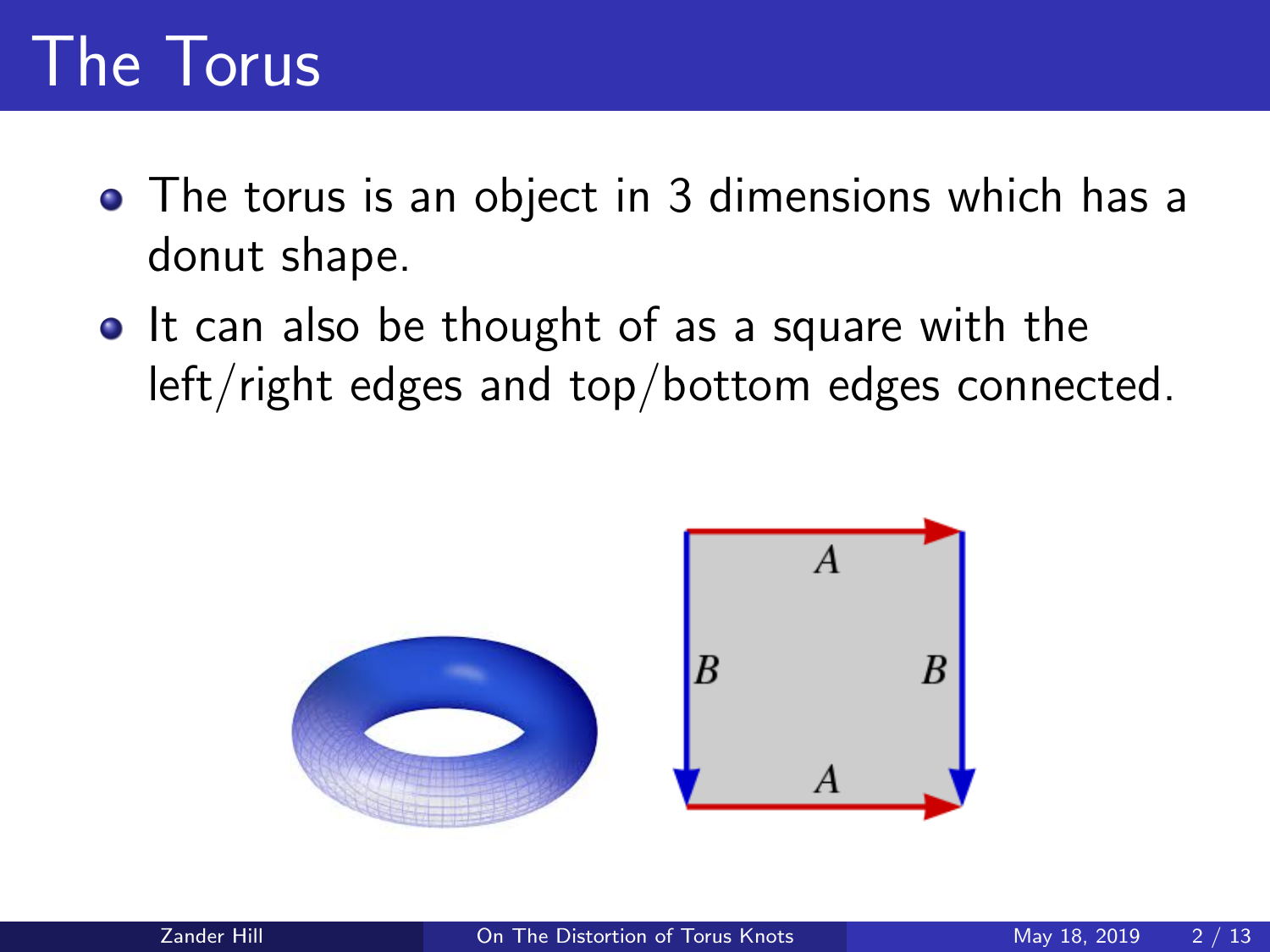# Knots in  $\mathbb{R}^3$

In  $\mathbb{R}^3$ , a knot K is an isotopy class of closed curves.

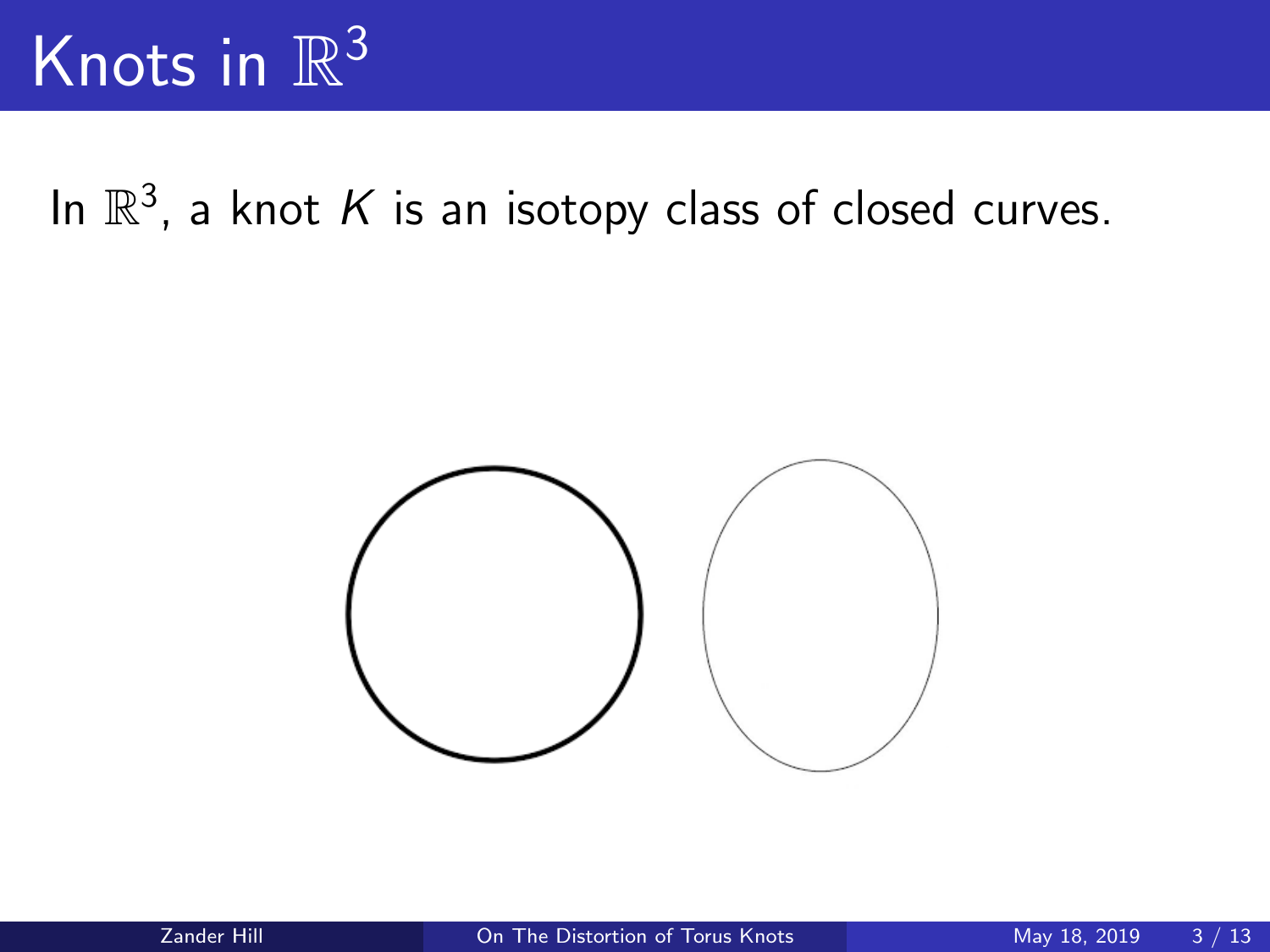## Knots on the Torus

- A torus knot is a closed loop placed on the surface of the torus.
	- It is completely determined by how many times it goes around the torus, akin to going across the edges of the square.
- The torus knot which goes around the outer circle p times and the inner circle  $q$  times is the  $p, q$  torus knot, written  $T_{p,q}$ .

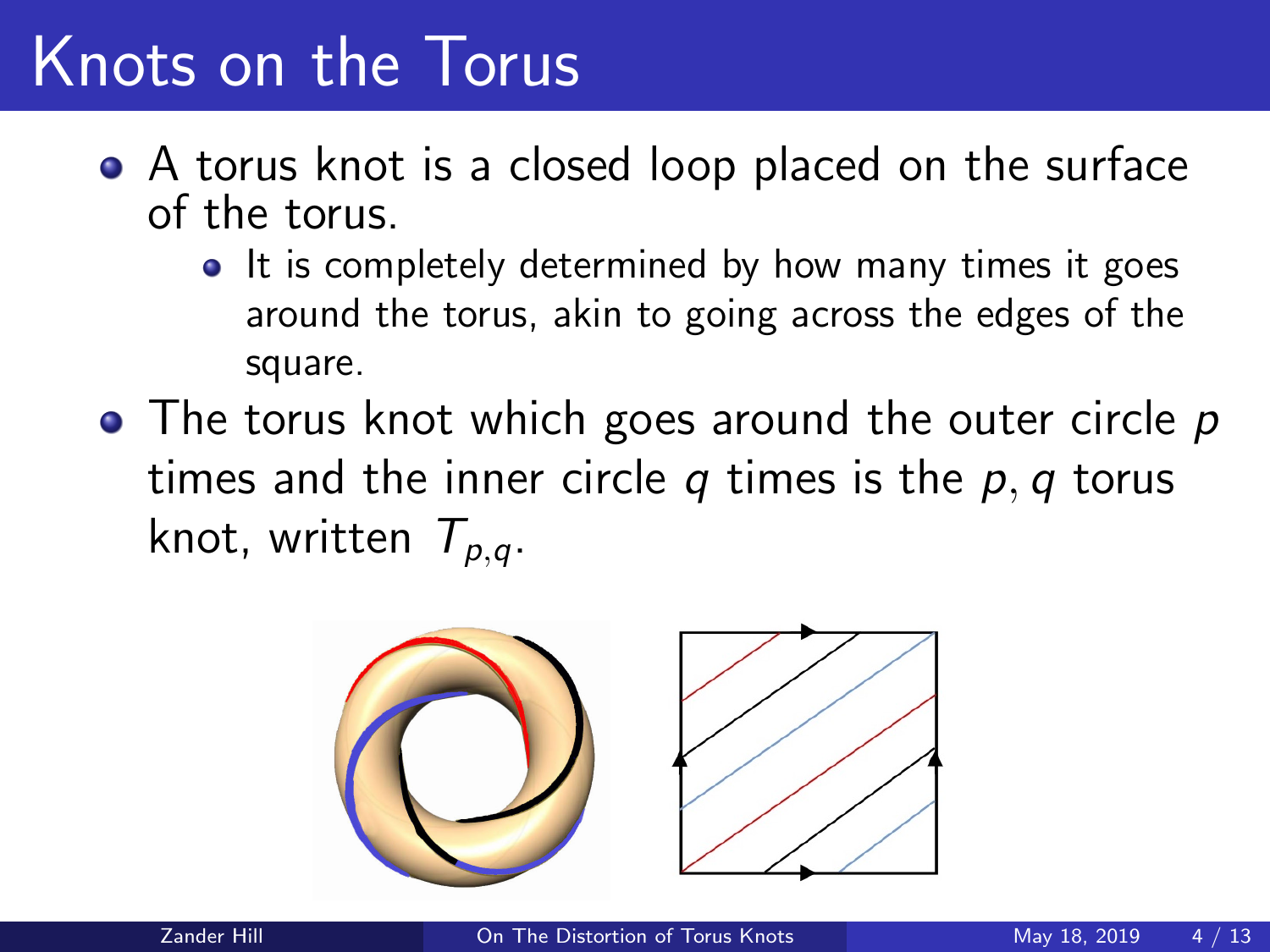Let S be a curve in  $\mathbb{R}^n$ . The *distortion* of S, written  $\delta(S)$ , is defined as

$$
\sup_{u,v\in S}\left(\frac{d_S(u,v)}{|u-v|}\right)
$$

where  $d(u, v)$  is the distance along S from u to v, and  $|u - v|$  is the Euclidean distance.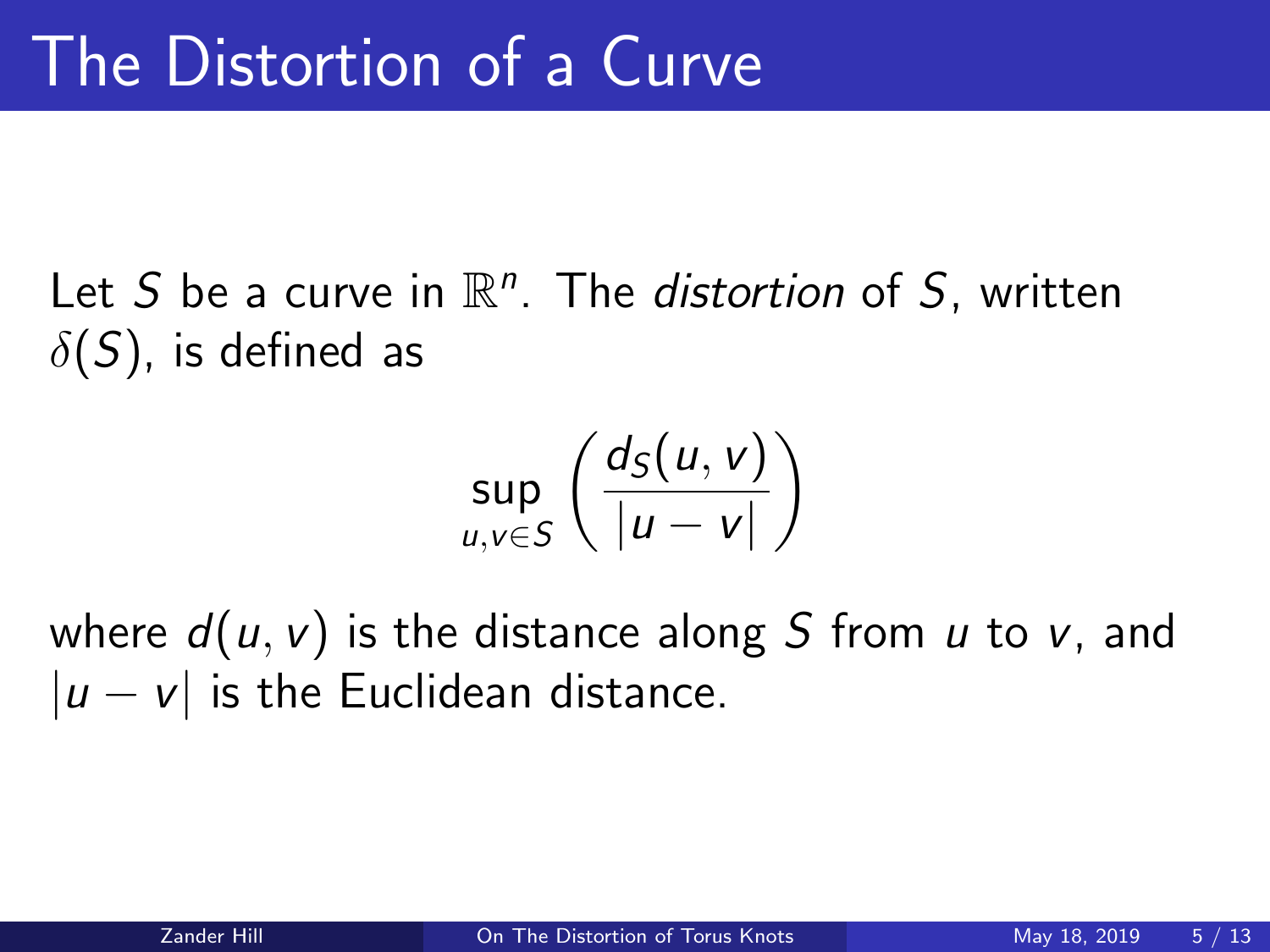### Distortion Example

The distortion of a circle is  $\frac{\pi}{2}$ .

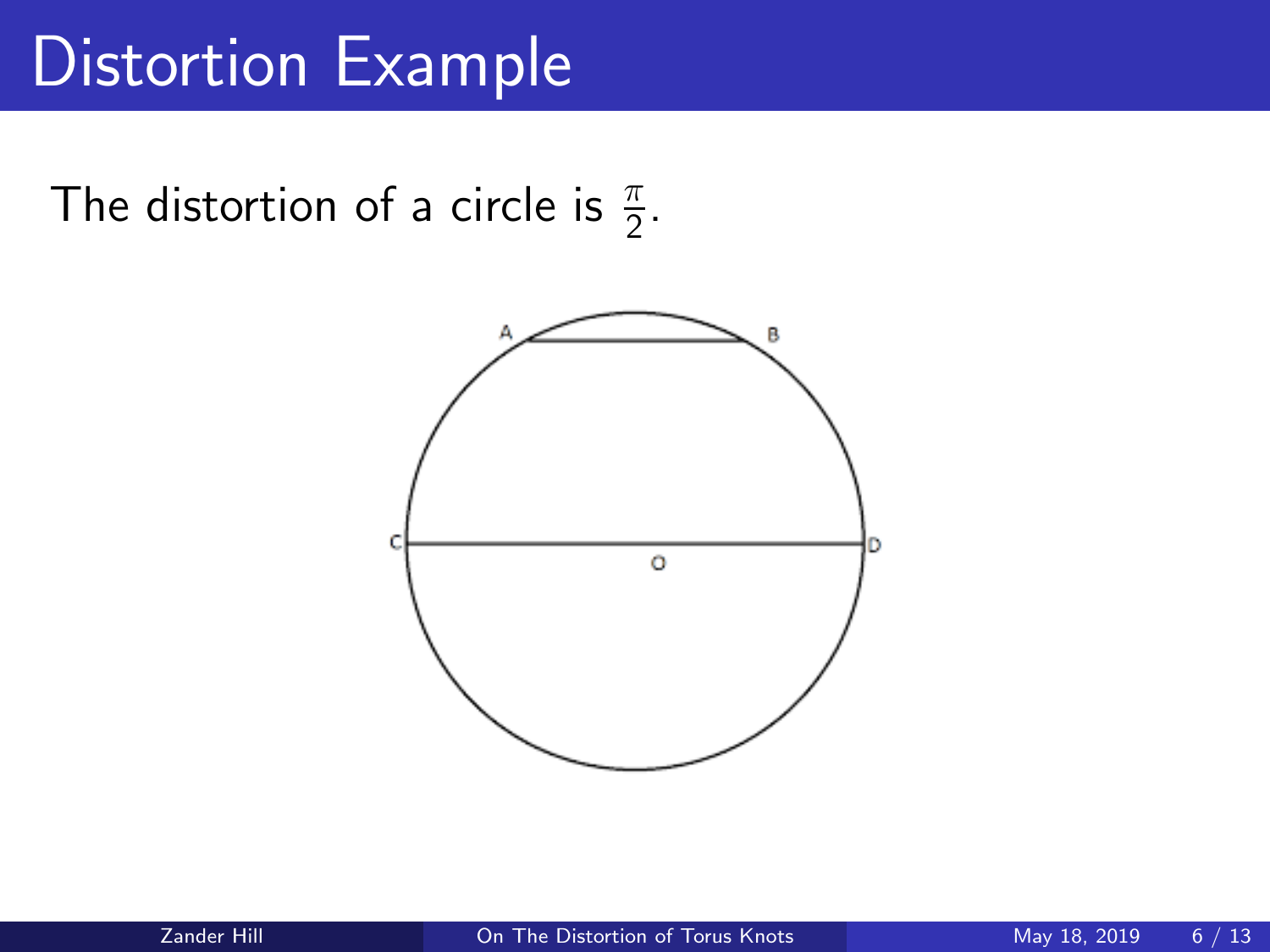### Distortion of a Knot

Let  $K$  be a knot. There are many curves in  $\mathbb{R}^3$  which may represent  $K$ , all isotopic to each other. The distortion of  $K$ , then, is the smallest distortion among all these curves, written  $\delta(K)$ .

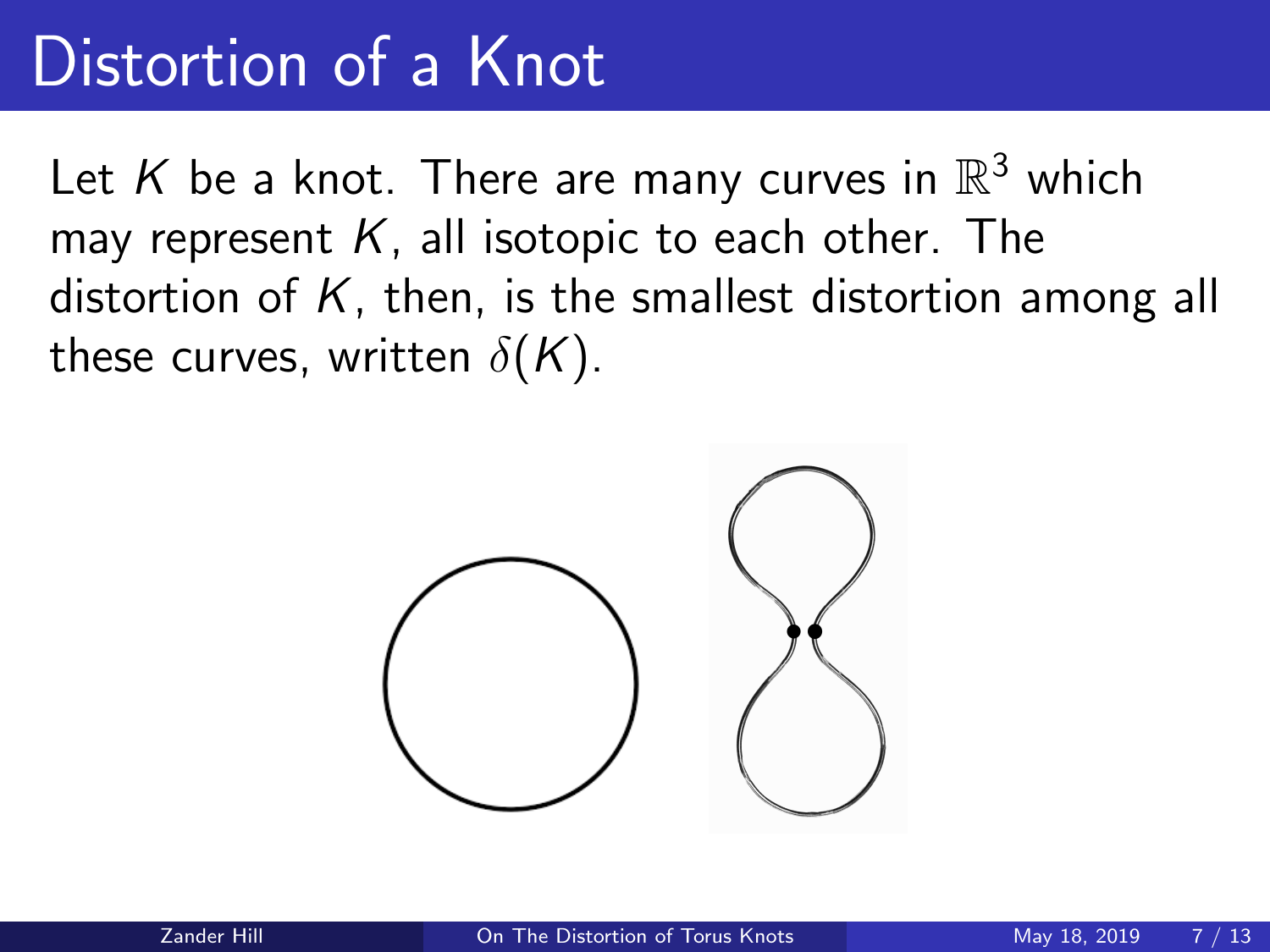### Question, Gromov 1983

#### Question

Does every knot have a representative  $\gamma$  with  $\delta(\gamma)$  < 100? In particular, does such a  $\gamma$  exist for all torus knots  $T_{p,q}$  as  $p, q \rightarrow \infty$ ?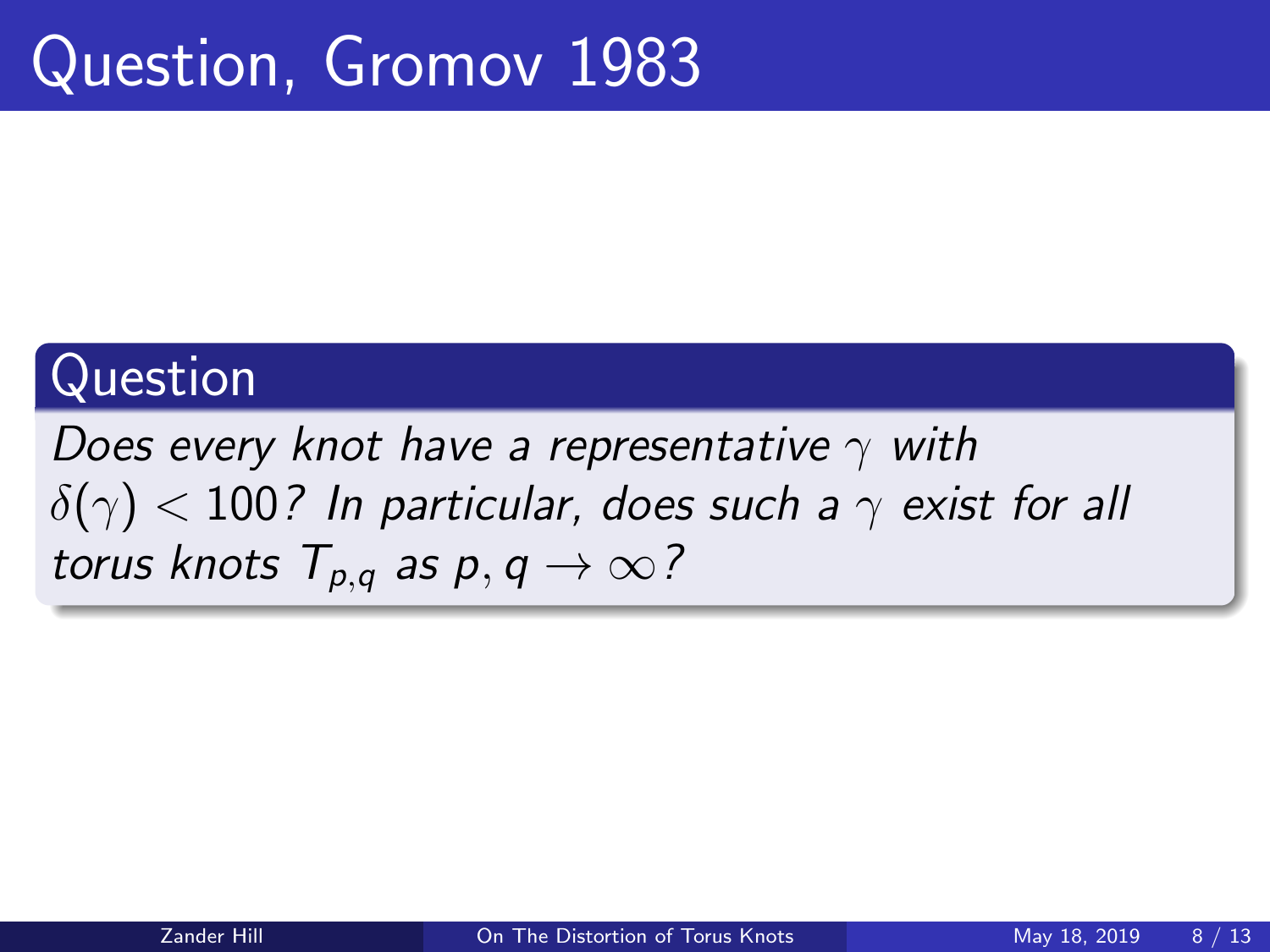#### Theorem

Consider the torus knot  $T_{p,q}$ . Then,  $\delta(\mathcal{T}_{p,q}) > \frac{1}{160} \min(p,q).$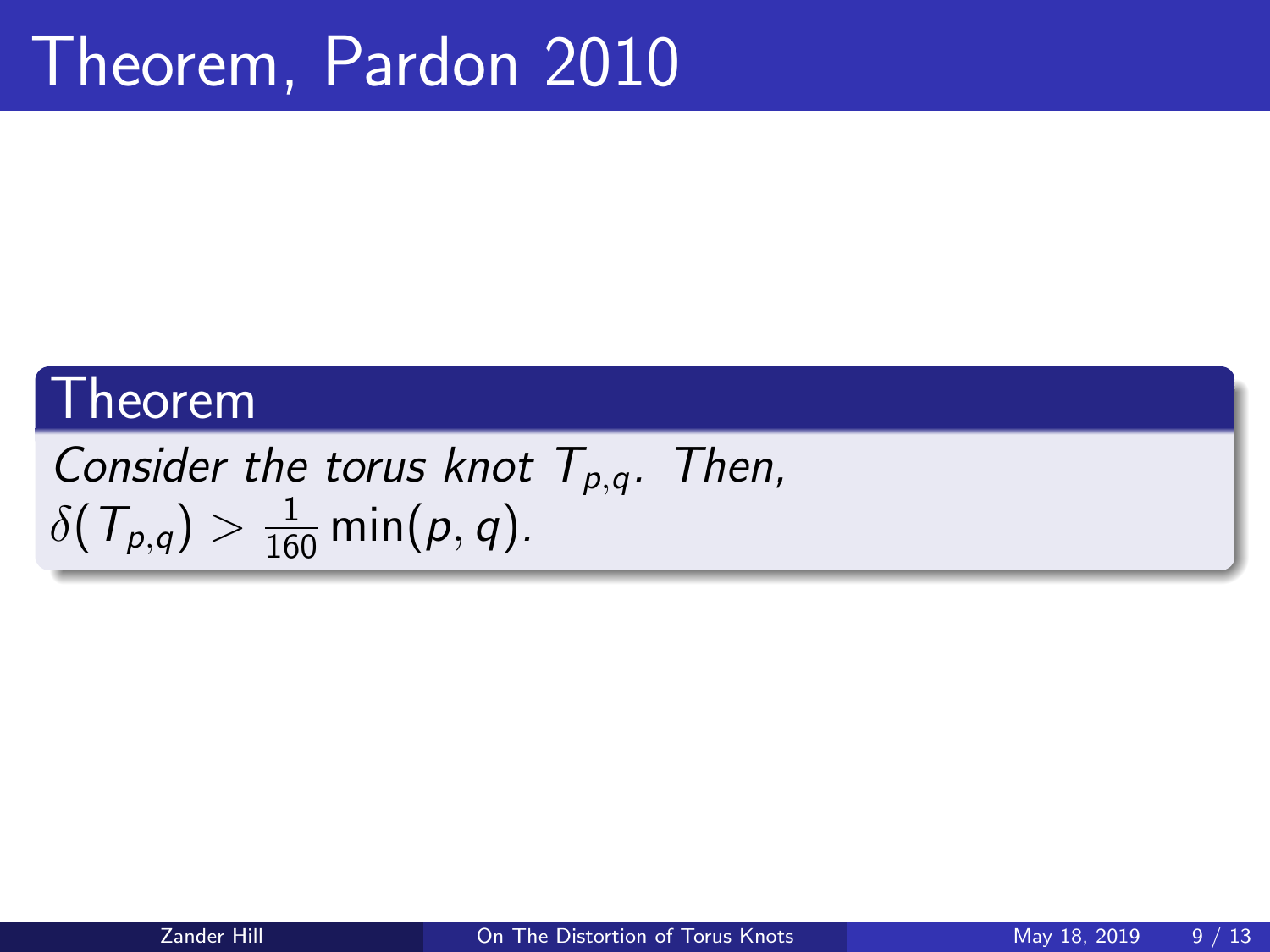### Theorem, Studer 2015

### **Theorem**

If 
$$
q \ge 50
$$
, then  $\delta(T_{2,q}) < \frac{7q}{\log(q)}$ .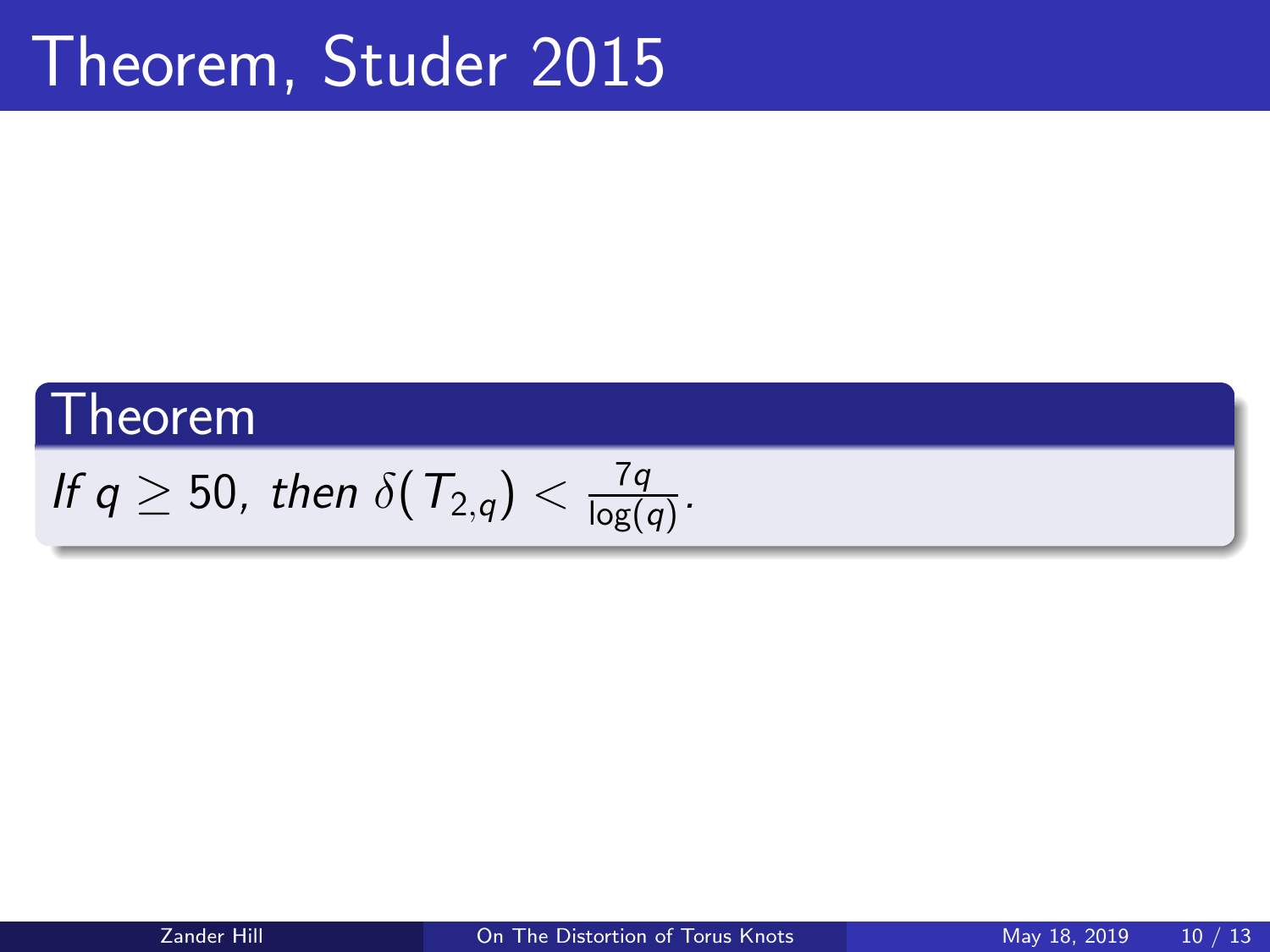### Our Main Result

### Theorem

Let 
$$
q \gg p
$$
. Then,  $\delta(T_{p,q}) < \frac{7q}{\log(q)}$ .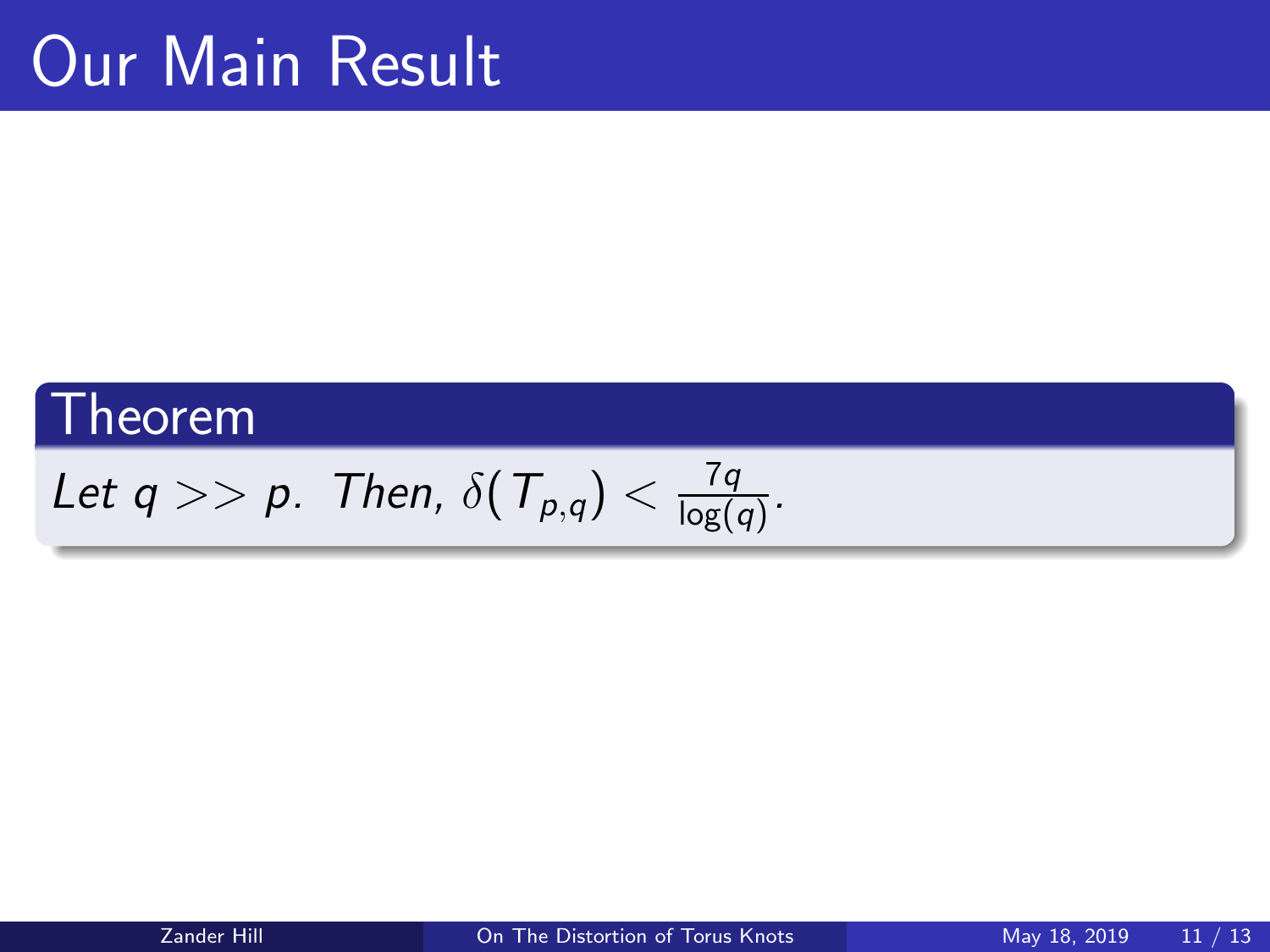# Future Work

### **Conjecture**

As 
$$
q \to \infty
$$
, we have  $\delta(T_{p,q}) \leq \frac{\pi(p-1)q}{p \log q}$ .

### Question

Can we extend this bound to the  $(p,q)$ -cablings of certain knots?

#### Question

How do we define the notion of average distortion, and how does it differ from Gromov's distortion?